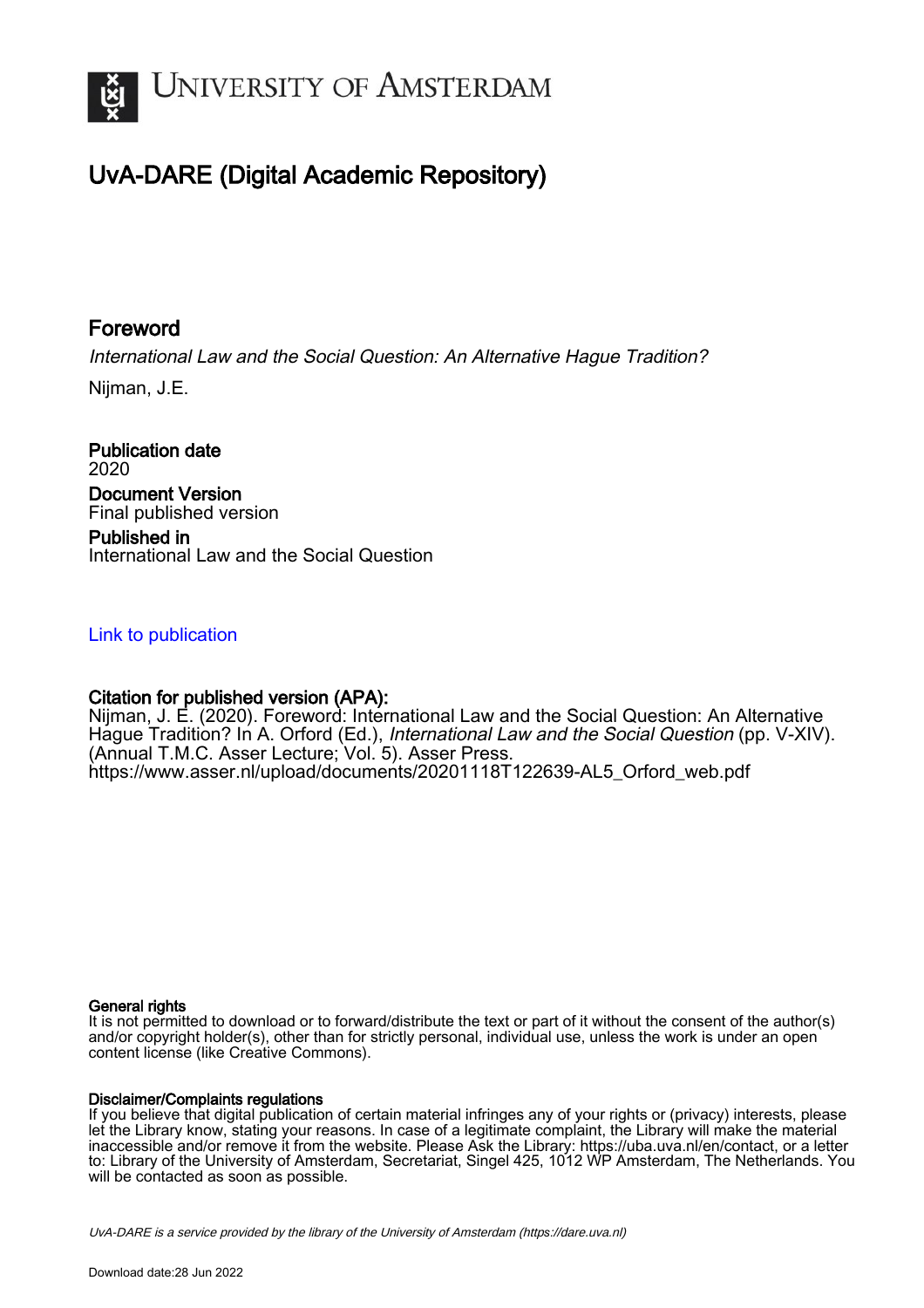# International Law and the Social Question

*by*

Anne Orford

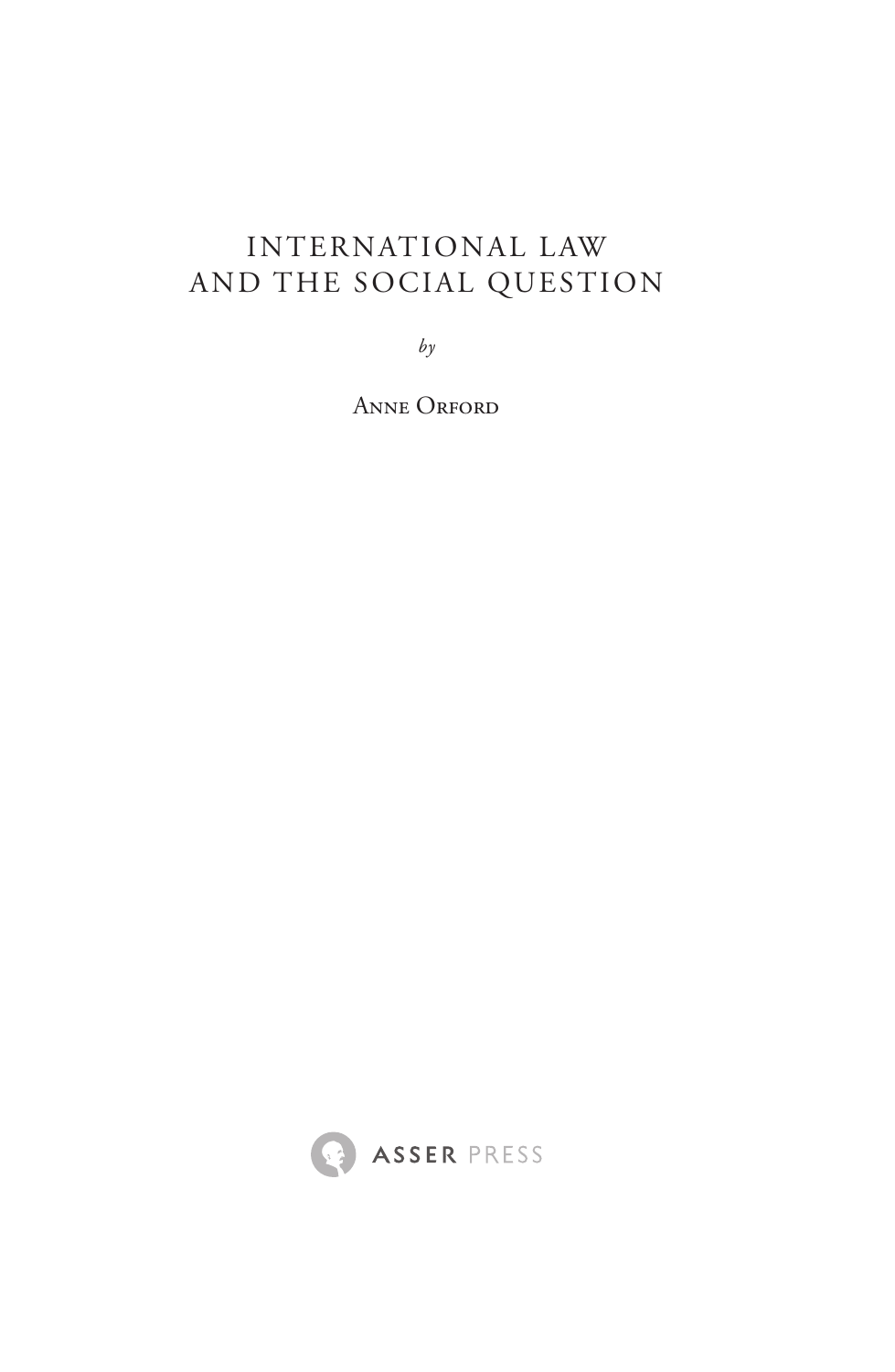Published by T.M.C. Asser Press P.O. Box 30461, 2500 GL The Hague, The Netherlands www.asserpress.nl

*The Annual T.M.C. Asser lecture has been established in honour of the Dutch jurist and Nobel Peace Prize Laureate, Tobias Michael Carel Asser (Amsterdam, 28 April 1838 – The Hague, 29 July 1913), and his significant contributions to the development of public and private international law. The Annual Lecture builds on his vision and mission, it invites distinguished international scholars to take inspiration from Asser's idea of cultivating trust and respect through law and legal institutions, and to examine what it could mean in their area of expertise today. It is the T.M.C. Asser Instituut's flagship lecture and its date commemorates the foundation of the Institute in December 1965.*

*The T.M.C. Asser Instituut is grateful for the support of the Municipality of The Hague.*

Series editor: Janne E. Nijman

#### ISBN 978 90 6704 364 9

All rights reserved. © 2020, Anne Orford and T.M.C. Asser Press, The Hague, The Netherlands

No part of the material protected by the copyright notices may be reproduced or utilized in any form or by any means, electronic or mechanical, including photocopying, recording, or by any information storage and retrieval system, without written permission from the copyright owner.

#### PRINTED IN THE NETHERLANDS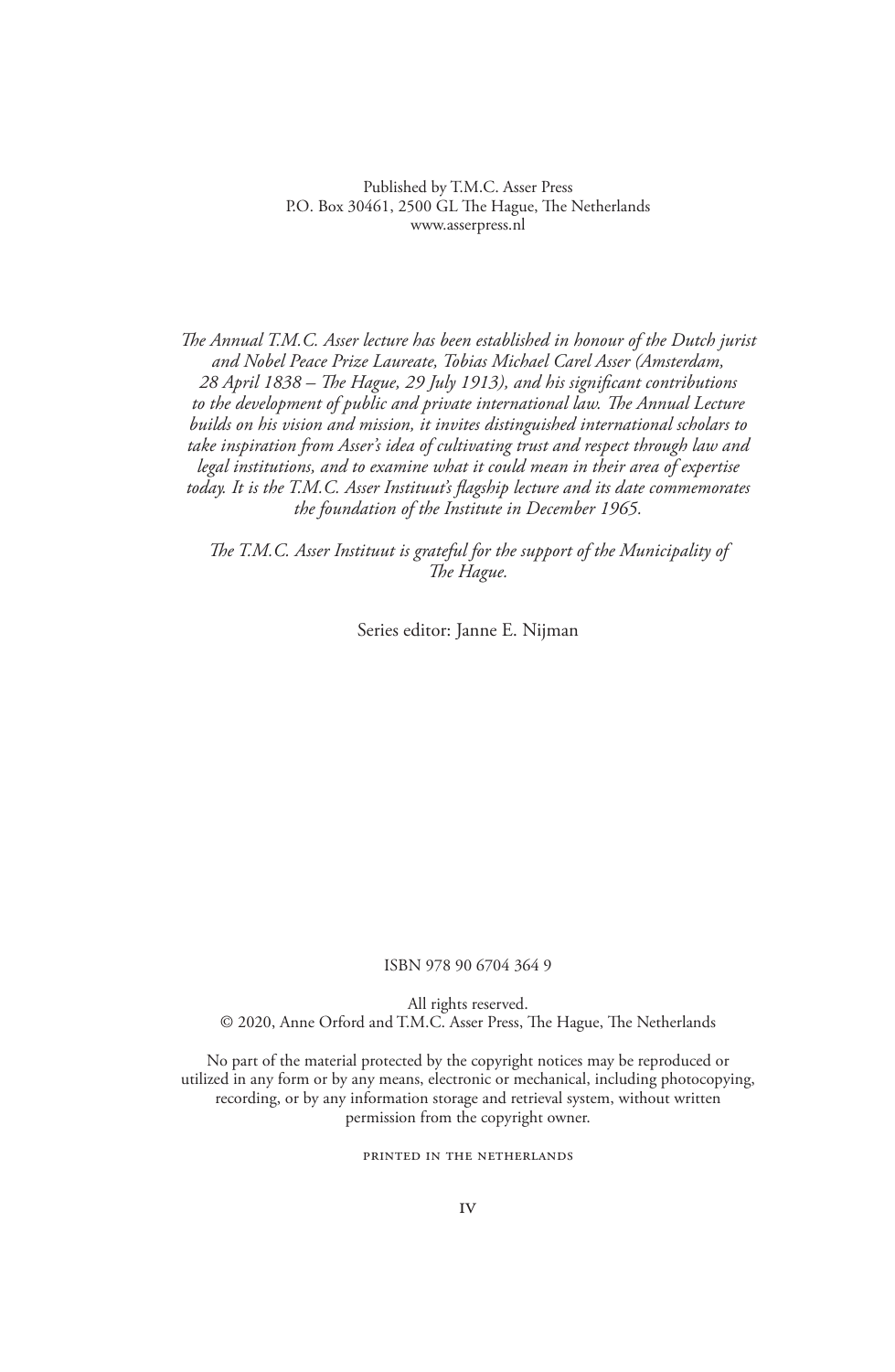## **FOREWORD**

## *International Law and the Social Question: An Alternative Hague Tradition?*

With this fifth edition, the Annual T.M.C. Asser Lecture has offered another late-November afternoon of critical thinking on the state of international law, its past, present, and future. In the last five years, we have annually gathered at the premises of the Peace Palace, once built under Tobias Asser's gaze, to listen to a world-leading international law scholar invited to take note of Tobias Asser's ideas and epoch, and to reflect on the role of law in dealing with the challenges and (potentially radical) changes to society in the  $21<sup>st</sup>$  century.

Tobias Asser and his generation of international lawyers stood at the cradle of traditional international law and institutions. Earlier in 2019, Arthur Eyffinger published the two-volume biography, *T.M.C. Asser (1838-1913): "in Quest of Liberty, Justice, and Peace*", in which he examines *inter alia* Asser's role in the Four Hague Conferences on Private International Law (1893-1904) and the two Hague Peace Conferences (1899 and 1907), in the creation of the Permanent Court of Arbitration, and in other international law initiatives such as the Peace Palace library and the Hague Academy. Together these have given rise to the so-called 'Hague tradition of international law'.<sup>1</sup> Asser and his colleagues fought for the peaceful settlement of international disputes, disarmament, and international humanitarian law. In the mission statement of this Annual Lecture, however, I have reflected also on the complexity of the legacy of Asser and his generation.<sup>2</sup> On the one hand, Asser, a Dutch citizen of Jewish descent, was acutely aware of the times and of the crucial value of mutual trust and

<sup>1</sup> A. Eyffinger, *T.M.C. Asser (1838-1913): "In Quest of Liberty, Justice, and Peace"* (Leiden, Boston: Brill Nijhoff, 2019).

 $2$  J.E. Nijman, The Annual T.M.C. Asser Lecture on the Development of International Law: A Mission for Our Time (2015), hereinafter p 51.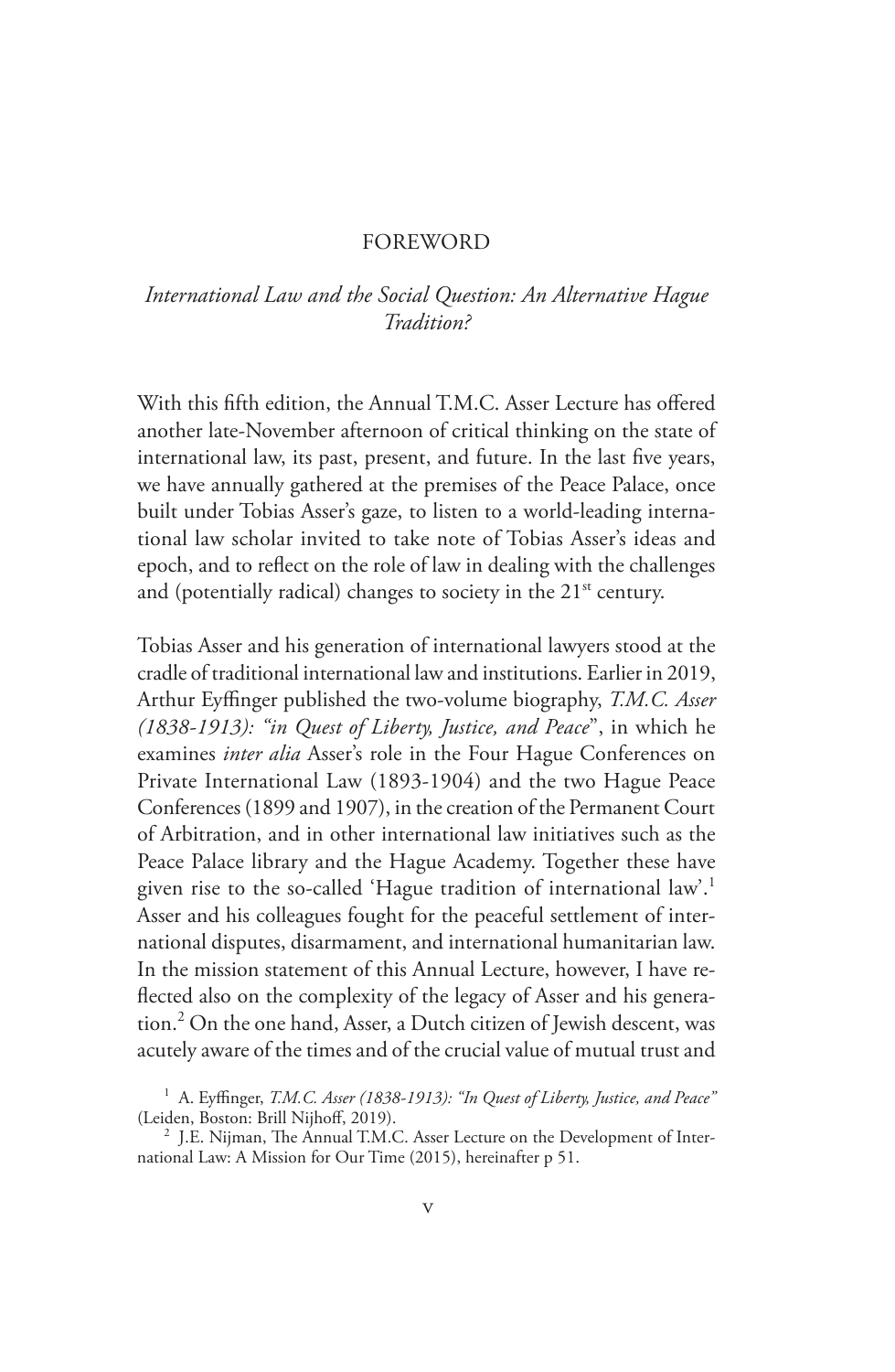respect for the health of any society. Hence, the fundamental question underpinning his work: how can law and legal institutions serve the cultivation of mutual trust and respect in society? On the other hand, these late 19th and early 20th century liberal-humanitarian internationalists were interested in 'extending the mores of an *esprit d'internationalité* within and beyond Europe. … [they were the] "founders" of the modern international law profession.'<sup>3</sup> In their view, 'jurists should not remain in the scholar's chamber but were to contribute to social progress.'4 But the world order they helped build was also defined by Eurocentrism, colonialism and racial discrimination.

Last year, Martti Koskenniemi examined the populist backlash against internationalism and its institutions as both a 'problem of knowledge' and a 'problem of politics'.<sup>5</sup> In his view, it is an expression of 'status anxiety' on the part of many citizens and a revolt against the prioritization of the cultural values and interests of the global cosmopolitan elite. To further continue the examination of this backlash, we invited Professor Anne Orford to deliver the 2019 Asser lecture.

## A Scholar on the Intersection of International Law, History, and Politics

Anne Orford is Redmond Barry Distinguished Professor, holding the Michael D Kirby Chair of International Law at Melbourne Law School. She is an Australian Laureate Fellow at that same law school, and an elected Fellow of the Academy of the Social Sciences in Australia.

It is not an overstatement to call professor Anne Orford a worldleading critical scholar. She has received many awards and prestigious research grants, and she has held numerous visiting positions around

<sup>3</sup> M. Koskenniemi, *The Gentle Civilizer of Nations* (Cambridge: CUP 2002), p. 92. <sup>4</sup> Ibid., p. 57. <sup>5</sup> Martti Koskenniemi, *International Law and the Far Right: Reflections on Law* 

*and Cynicism*, Fourth Annual T.M.C. Asser Lecture, (T.M.C. Asser Press 2019), p. 17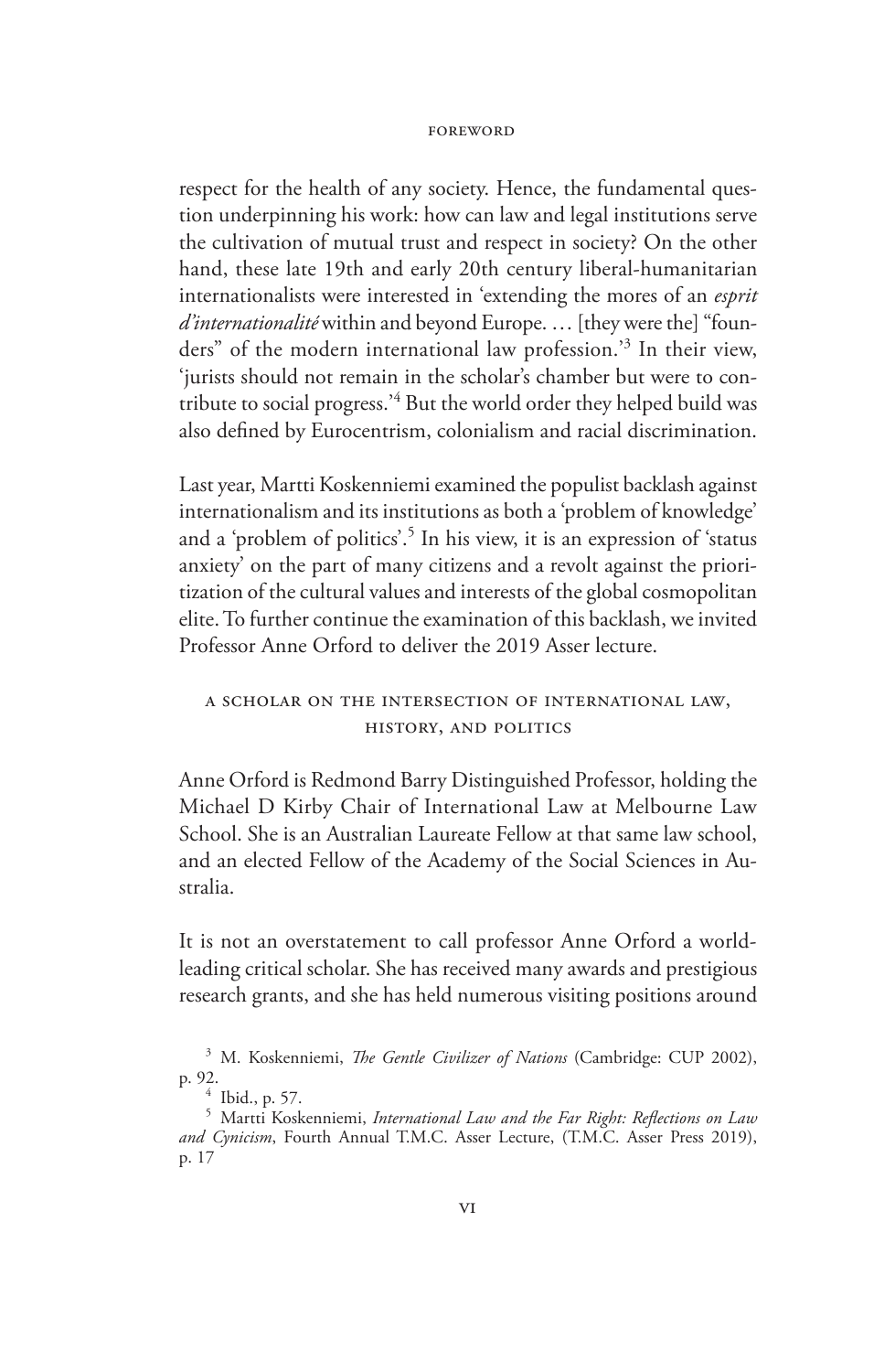the world, most recently that of Visiting Professor at Harvard Law School. Anne Orford has published excellent monographs, edited volumes and articles, which have truly impacted our discipline. Personally, I very much look forward to the publication of her next book, *International Law and the Politics of History*. 6

I admire the scope and depth of her thought, the ability to be profoundly critical about international law but also to open up possibilities for change. This is captured well in her online bio:

'her scholarship combines study of the history, theory, and practice of international law, and an engagement with debates in history, social theory, economics, and philosophy, in order *to grasp the changing role of international law and its relation to social, political, and economic transformations*.'

Hers are important analytical insights about the role of international law in both international and domestic politics, which are valuable to address urgent global and local questions.

For us at the Asser Institute, one of the most urgent of such questions has been about the current populist moment in domestic politics and the distrust of international law and institutions. It involves concerns about the role of international law in the global economy, that is, in the latter's construction and deregulation in the light of the climate crisis or social injustices. What work is international law doing, and can it do, in the transformation of society?

Her analysis of the populist moment turns around the role of liberal internationalism and international law in pushing for a neoliberal world order and liberal states, while *neglecting 'the social'* for the last few decades. International lawyers, she argues, have to put 'the social question' back on the table.

<sup>6</sup> Anne Orford, *International Law and the Politics of History* (CUP, forthcoming in 2021).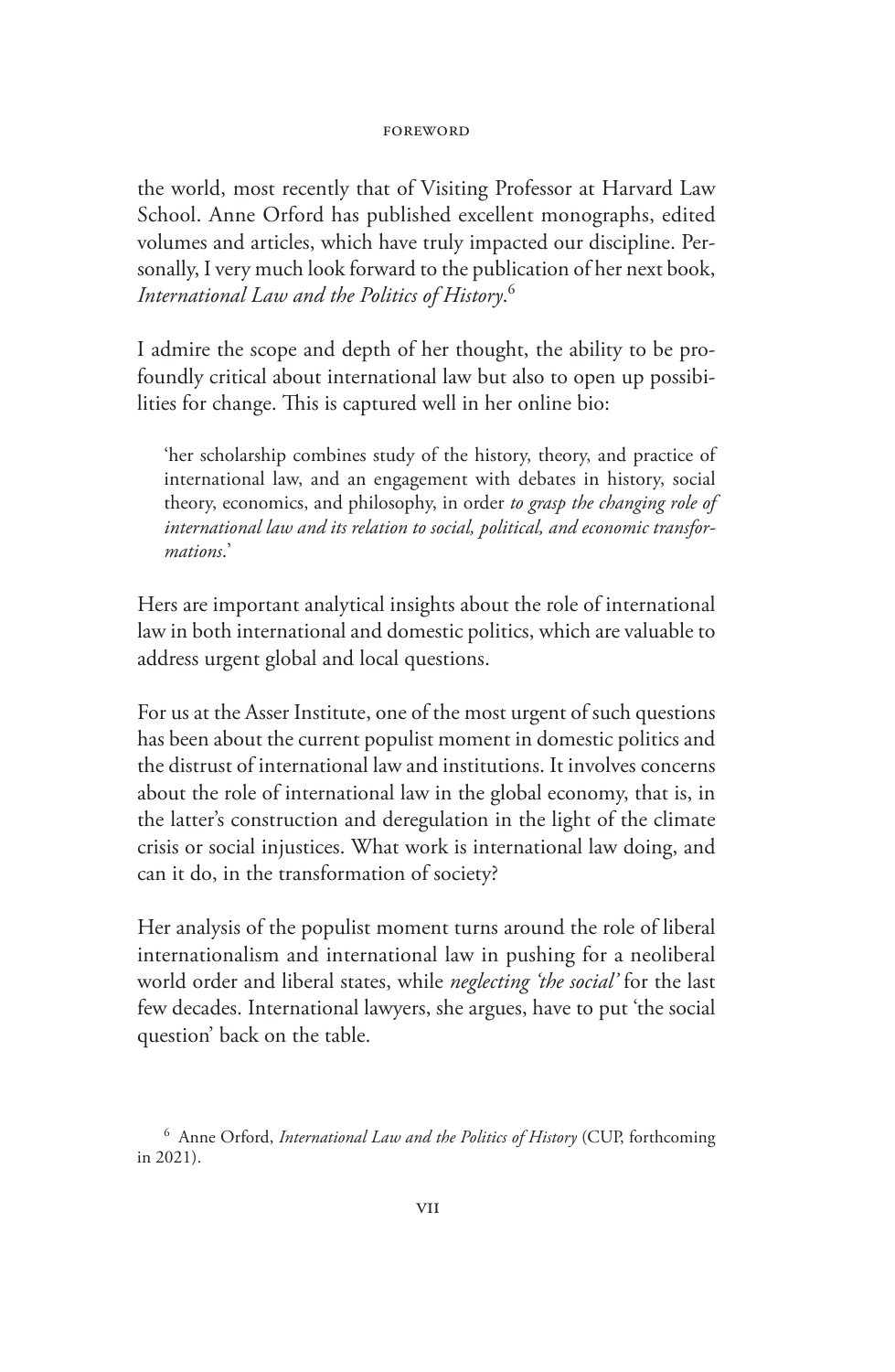### A Counter-factual History of the Hague Tradition?

Anne Orford starts her lecture by pointing to another historical moment in The Hague. Decades before Tobias Asser co-presided over the Hague Peace conferences, she argues, 'the tradition of internationalism in the Hague was initiated in 1872, […] when Karl Marx and Friedrich Engels attended the tumultuous Fifth Congress of the International Working Men's Association.'7 The Congress is mostly famous for the historic break-up between Marx and Bakunin, but this aside it also reminds us of the decades of the Industrial Revolution and of the latter's impact on the working classes: poverty, child labour, unhealthy working conditions, and lack of representation in political decisionmaking on economic law and policy.

Reading the lecture, one wonders: What if this congress had come to define Hague internationalism? This is hardly the place for a counterfactual history of the Hague tradition of international law. With this historical anecdote, however, Anne Orford effectively makes us realise how marginal 'the social question' has been in the Hague tradition of international law, and also during recent decades.

While pointing to the late  $19<sup>th</sup>$  and early  $20<sup>th</sup>$  century roots of liberal internationalism and the concern for social issues and 'social progress' with Tobias Asser and his colleagues, Orford discusses how liberal internationalism has been centred on the liberalisation of commerce and trade, and on concomitant dispute settlement mechanisms, such as arbitration, from the beginning.

After situating her lecture against the backdrop of Tobias Asser and his times, Anne Orford provides us in fact with a short yet profound history of twentieth century international law; she demonstrates how international lawyers as liberal internationalists have come to neglect 'the social question'. The logic and goals of the market have come to dominate international law-making, while the social – and environmental – implications have not been engaged with, whereas those

<sup>7</sup> Anne Orford, *International Law and the Social Question*, hereinafter p 2.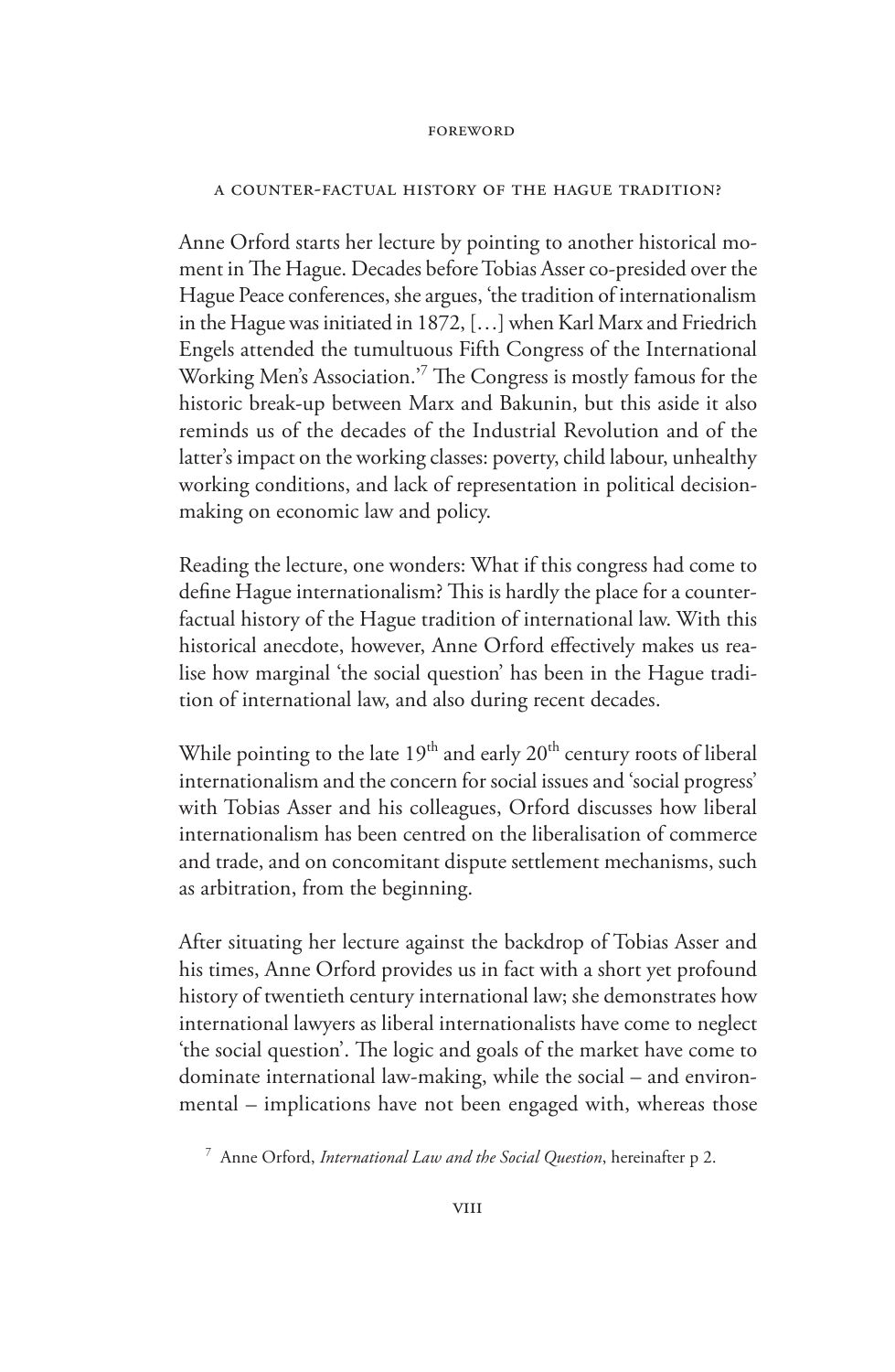#### **EOREWORD**

profoundly affected by harsh global capitalism have not been represented in these economic law-making processes.<sup>8</sup> The judicialisation and constitutionalisation of international (economic) law of the past thirty years – Orford discusses the WTO and its dispute settlement body, investor-state dispute settlement (or ISDS), and the trade and economic integration agreements (such as NAFTA, TTIP, TTP and CETA) – have pushed for 'the international rule of law' when entrenching the liberalisation of the global capitalist economy and the protection of foreign investment. Reading Orford's lecture, one cannot help asking: *the rule of* whose *law?*

## The Return of the Social Question as a Question of Representation

In Orford's analysis, the current backlash against the international legal order and its institutions is not so much 'a reactionary culturalpolitical movement' fuelled by cultural anxiety about the '*loss of status*',9 as Koskenniemi argued in last year's Asser Lecture. Nor can it be explained by 'a concept of the masses and of the elite that is largely empty of any substantive content'.<sup>10</sup> Rather, the economic or material causes of the populist backlash should not be underestimated. Pushing the crisis of the elites further, Orford asks 'whether there is any substance to the argument that international law has facilitated a takeover of democratic or collectivist decision-making processes about economic issues by particular groups.'<sup>11</sup>

In this lecture, she points to a loss of democratic control over economic (law-making) decisions and a lack of participation in these deci-

<sup>8</sup> Cf Alessandra Arcuri, 'International Economic Law and Disintegration: Beware the Schmittean Moment', *Journal of International Economic Law*, Volume 23, Issue 2, June 2020, Pages 323–345 in which she discusses ia Dani Rodrik's argument on re-empowering the nation-state and his books: Dani Rodrik, *Straight Talk on Trade: Ideas for a Sane World Economy* (Princeton: Princeton University Press, 2018); see also Dani Rodrik*, The Globalization Paradox: Democracy and the Future of the World Economy* (New York: W.W. Norton, 2011).<br><sup>9</sup> Hereinafter pp 16 and 17.<br><sup>10</sup> Hereinafter p 16.<br><sup>11</sup> Hereinafter p 21.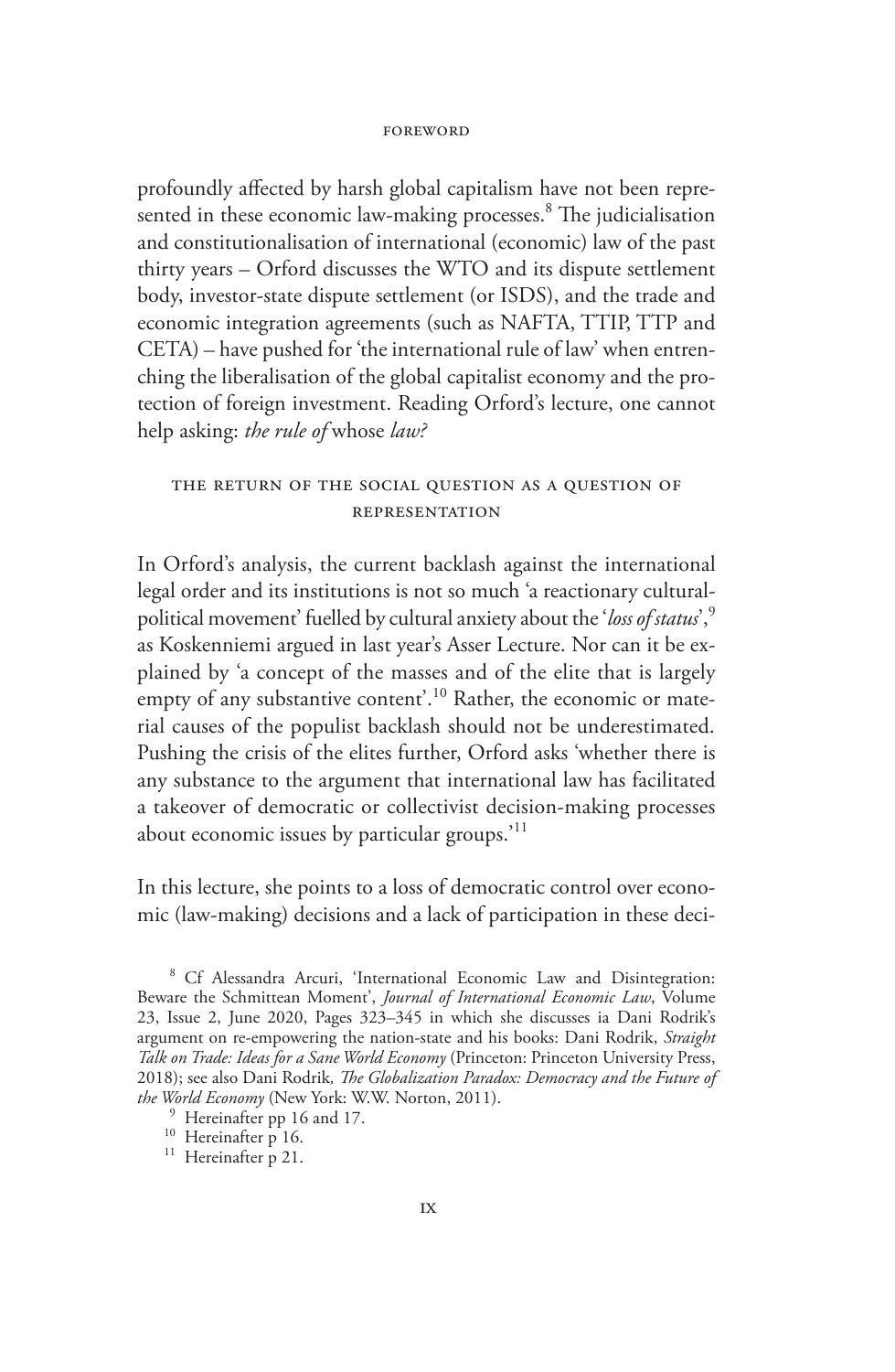sion-making processes by the working class. In short, there may actually 'be reasonable grounds for the claim that the project of economic integration through law has had an effect on the social question broadly conceived.'<sup>12</sup>

Anne Orford thus gives us her take on the 'perceived backlash to international law and institutions' and suggests it 'offers an opportunity to think again about the ways of relating politics, economics, and the social that have been consolidated through international law and to do so by posing the issue as a question of representation.'13

Here, Orford comes to the core of her argument: *the social question is a question of representation* in decision-making processes about economic issues that have significant distributive effects. International lawyers while being members of the global elites play 'a double role' as international and state agents. They operate in both the domestic and the international sphere and they move between these spheres to see where for example the liberal internationalist interests of trade, foreign investment, and their respective dispute settlement mechanisms are served best. They participate in political decision-making that has been 'lift[ed] […] out of the democratic process.'14

Here, Orford points to the rather uncritical understanding of the double role of legal professionals; as if no tensions or conflict exist, as if the development of global governance is 'apolitical' or 'neutral'.15 It is not. Orford thus questions the self-image of international lawyers and professionals that maintains it is possible to employ this 'double agency' without betraying one or the other role. Have we as international lawyers and professionals been more interested in developing the international legal order with instruments such as ISDS than in representing the interests of the working and middle class?

<sup>&</sup>lt;sup>12</sup> Hereinafter p 22.<br><sup>13</sup> Hereinafter p 4.<br><sup>14</sup> Hereinafter p 48.<br><sup>15</sup> Hereinafter p 33.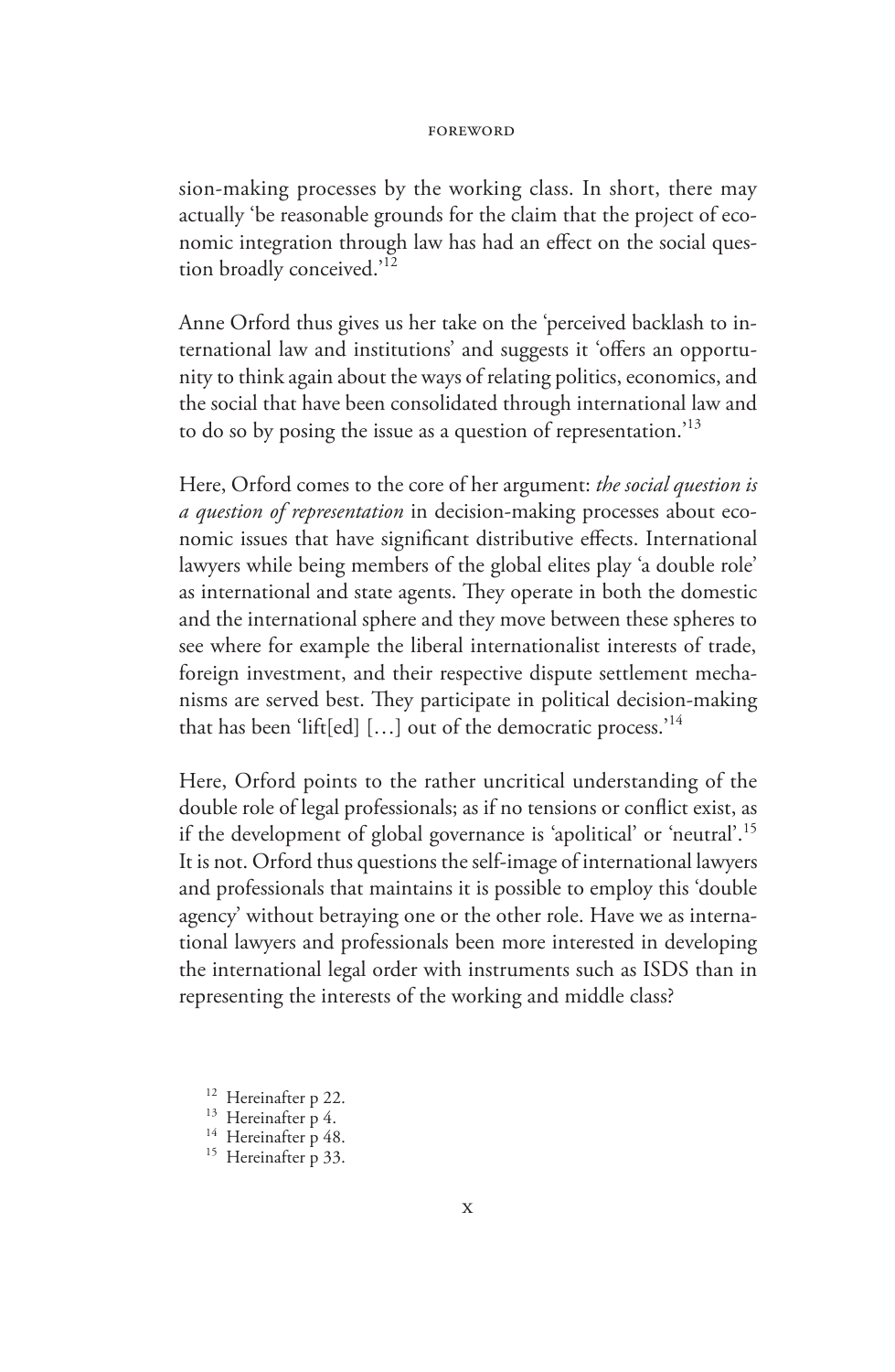In other words, the current 'backlash against "globalism" has repoliticised the work of international lawyers, particularly in relation to international agreements addressing trade, investment, and economic integration.'16 Orford shows how the international order that has been constructed by international lawyers and officials insufficiently recognises the interests of middle- and lower-class populations, and, for that matter, of future generations or of the earth system. In the creation of a global market economy in the course of the  $20<sup>th</sup>$  century, international lawyers have been guided by economists such as Wilhelm Röpke, Friedrich Hayek, and Ludwig Von Mises and their successors, who pushed for liberalisation of the market from (democratic) state control.17 As a result, today's international law and institutions stem from a century of free market thinking under the guise of an 'impartial legalism' or a 'neutral' international rule of law.

'International lawyers involved in the negotiation and subsequent interpretation of international agreements had made it seem a matter of legal necessity that certain property rights and economic relations were privileged over other rights, relations, values, and interests. The backlash unsettled that sense of necessity more effectively than two decades of critical legal scholarship has been able to do.<sup>18</sup>

The current backlash is about the *kind* of international legal order we have created, and about the role international lawyers as experts have played in it. It doubts the interests and values that have been given prevalence and it impugns the legitimacy of the current system of international adjudication in for example trade and investment disputes. The proposition that the latter system exists 'independently of ideology, politics, national interests, or substantive visions of the good' is unsustainable.<sup>19</sup> The privileging of international adjudication over domestic political processes for resolving conflicts between the protection of property rights and competing values of public health, environmental protection, or survival has', Orford argues, 'inevitably

<sup>16</sup> Hereinafter p 35.<br><sup>17</sup> Hereinafter p 24 *et seq*.<br><sup>18</sup> Hereinafter p 35.<br><sup>19</sup> Hereinafter p 43.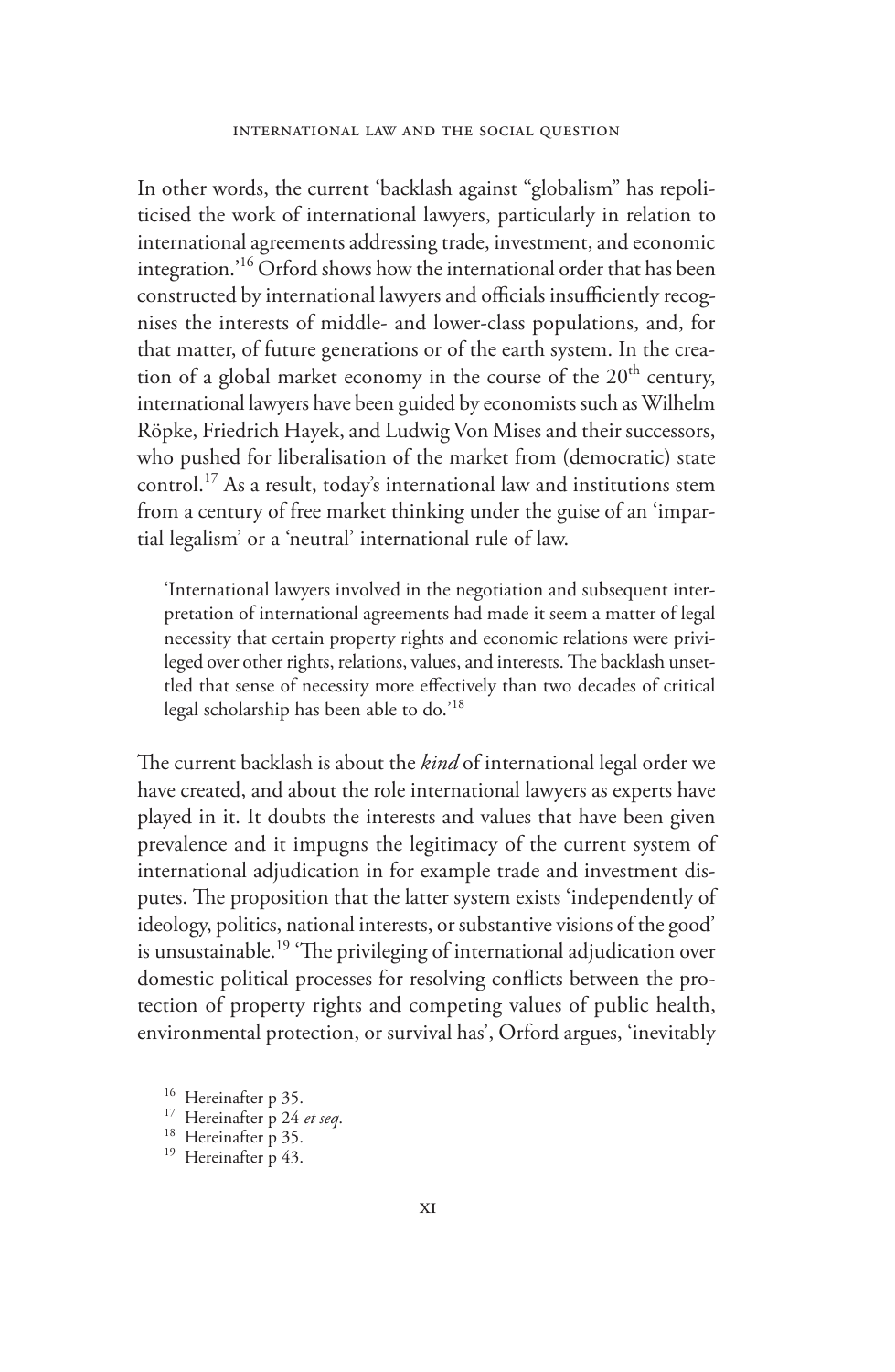#### Anne Orford

embroiled judges and arbitrators in serious ideological controversies and political struggles.'20 It has evoked a profound anxiety about the loss of democratic control and participation in this control, in particular for those whose insecurity and uncertainty in life have escalated.

## From Expert Rule Back to Democracy and the Hague **TRADITION**

This would not be a signature "Orford lecture" if it did not provide some pointers for change. Orford makes a call to embrace a repoliticisation of the role of international lawyers, and also some soul-searching on the part of these international lawyers. Stop suggesting that the work international lawyers and officials are involved in is 'neutral'; stop denying that the 'international rule of law' comes with political choices that give prevalence to some interests and values over others; acknowledge that when an issue is brought into the ambit of international law, (some) democratic control may be lost.

Orford shows it is time 'to reject the fragmented closed worlds of international law' and to ensure that competing interests and values of public health, human rights, environmental protection, or planetary survival are included in and weighed throughout economic decision-making. Moreover, and more generally, holistic reasoning in international adjudication and international law- and policymaking should be the default. International legal and political processes inescapably have social implications. They touch on jobs, labour conditions, and life circumstances of working- and middle-class people. International law, Orford argues, has been complicit in the creation of a global economy that has produced 'surplus population' and 'precarity'21 in both the Global South and the Global North, even though the latter has generally actively pursued the neoliberal economic

<sup>&</sup>lt;sup>20</sup> Hereinafter p 44.<br><sup>21</sup> Hereinafter pp 1-4. See also on the fall of the middle class and the rise of a new 'precariat', Godfried Engbersen, Erik Snel and Monique Kremer (eds), WRRverkenning 37 *De val van de middenklasse? Het stabiele en kwetsbare midden* (2017), available online: https://www.wrr.nl/publicaties/verkenningen/2017/07/06/de-valvan-de-middenklasse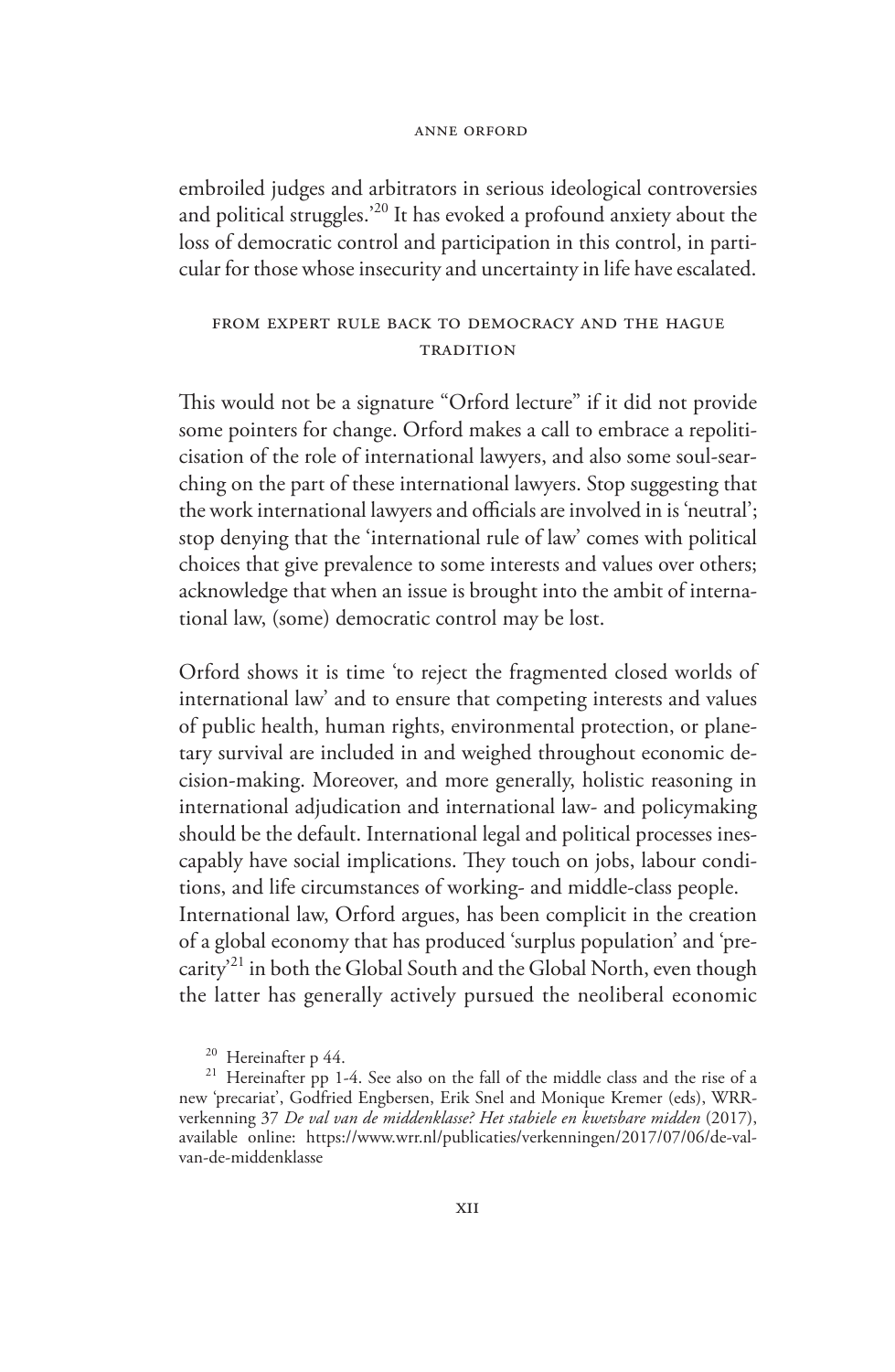global order.<sup>22</sup> The current backlash forces international lawyers to examine how the public can be better represented in decision-making and to move away from strict expert rule. These types of solutions have however yet to be invented at the global level.

Hence, the democratisation of international decision-making, in general, and of economic decision-making, in particular, requires the urgent attention of international lawyers – not in the least because of their 'double role'.<sup>23</sup> This demands honesty and openness about implied distributive effects: '[i]nternational lawyers can reveal the political choices already being made within the law at moments that appear "technical", and open those political choices up to democratic approaches to the social question.'<sup>24</sup>

To conclude, then, what does Orford's analysis mean for such a wellentrenched tradition as the Hague tradition of international law and its (adjudicative) institutions, which are now taking a considerable part of the heat of the global backlash?

In the late 19<sup>th</sup> century, the social question emerged together with the rise of industrial capitalism and the rapidly growing proletariat. In 1872 in the Lange Lombardstraat in The Hague, Dr Karl Marx called for the 'rule of labour' and the 'domination of the proletariat' before the First International collapsed and moved to New York, while anarchist Bakunin left the scene with great annoyance over Marx's authoritarianism. The rest is history, often dark history.

That said, with the social question placed back on the table, no less than as a *pièce de milieu*, the value of solidarity and the spirit of social justice challenge the Hague tradition of international law to engage. I am grateful to Anne Orford for having articulated the contingency of international law, both past and future. Putting back the social question on the table of international lawyers during that late

<sup>22</sup> Hereinafter pp 9-10.<br><sup>23</sup> Hereinafter p 22.<br><sup>24</sup> Hereinafter p 49.